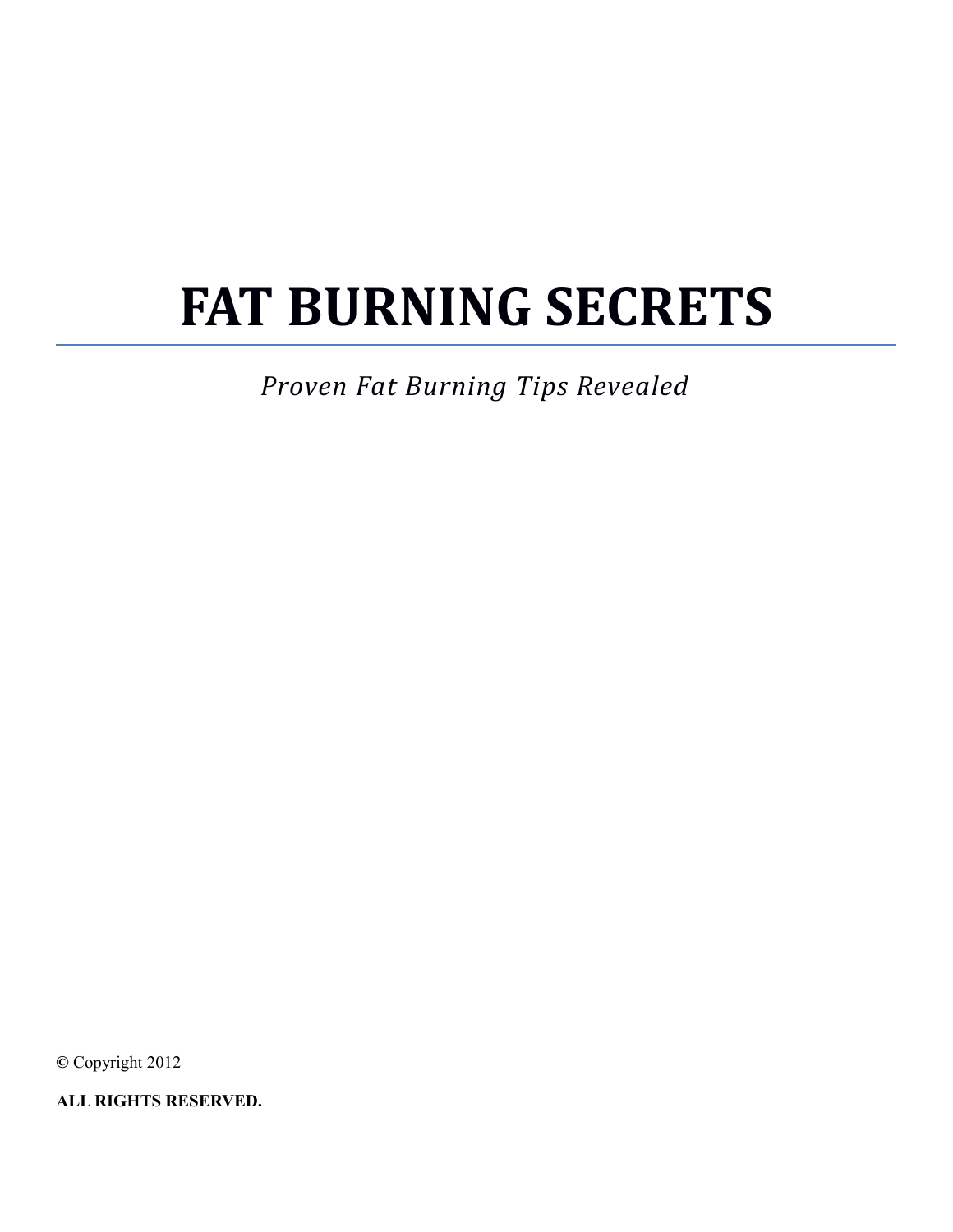#### **INTRODUCTION**

Tired of hiding your muffin top under layers of clothing? You are not alone. About onethird of American adults are overweight. Now is the time to transform your soft, flabby body into the toned, sexy physique of your dreams. Forget yo-yo diets and easy weight loss promises that leave you feeling like a fat failure. It is possible to have a lean, traffic stopping body you can't wait to show off. You've stumbled upon the fat burning secrets television gurus don't want you to know about. Get ready to throw your fat clothes away for good.

It's vital to know how fat is deposited in the body, so you have an understanding of how to make the body lose it. Your body needs food to acquire the necessary energy to function and feed its cells. The calories in food have energy commonly referred to as calories. The more calories the food contains the more fuel the body can acquire from it. In order to use the foods energy, your body must first digest the food. The process of digestion causes the body to burn some old energy to get the new energy from the food. The more difficult it is to digest the food, the more energy/calories are burned.

The body's fuel is categorized as protein, carbohydrates or fats. This fuel nourishes the body and keeps the body functioning. The left over calories are eventually stored in the fat cells. Your body uses a part of the foods fuel for nutrition. The excess fuel is eventually stored up as fat in the "fat cells" of your body, around the kidneys and liver.

Fat cells are often deposited in the chest, hips and waist region. As the cells become bigger, your physique acquires a doughy look. The body has a limited number of fat cells, and there is only so much fat these cells can store. Once the threshold is reached, fat begins to accumulate in the muscle lining of your arms and thighs, creating unsightly, flabby limbs.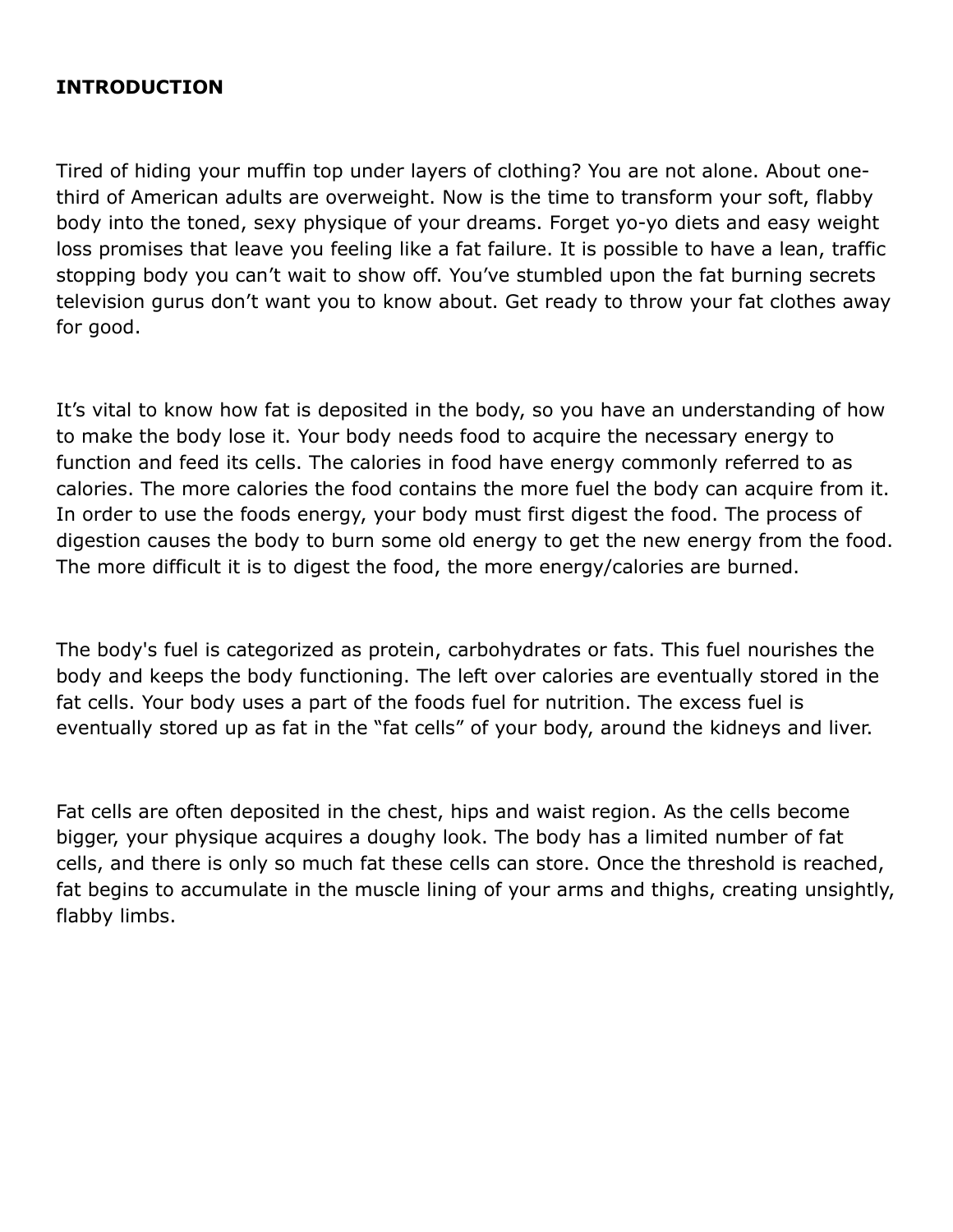#### **SECRET #1: EAT FAT BURNING FOODS**

All foods can cause fat creation, but certain foods actually help burn fat. Some foods have minerals or vitamins that raise metabolism and act as virtual fat burners. There are negative calorie foods with low calories that burn extra calories during digestion. Other foods, even eaten in small quantities, deliver a feeling of fullness with very little calories. Sticking to the right whole foods will drastically reduce the fat profile of your body.

By eating these fat burning foods at the right time, in the correct amount, the body fat profile starts to reduce. Add in foods that lower the likelihood of fat depositing in your body for an extra boost. Here is a list of everyday foods that double as secret fat burners.

#### **Poultry**

Poultry such as chicken has special assets that increase the body's metabolic rate, helping you melt extra fat away. Chicken is low in fat and carbohydrates with a good protein profile. Proteins require a lot of energy to digest, and more energy for proteins to be stored as fat. It is also a great source of iron, zinc, and niacin. For best results, remove the skin from poultry before eating to avoid excess fat.

#### **Salmon & Tuna**

Salmon and tuna are good sources of protein that provides the body with healthy fats from omega-3 and omega-6 fatty acids. Both meaty fish, while satisfying, are also low in calories and unhealthy saturated fat. Eating salmon positively effects leptin, the hormone responsible for burning and storing calories. High leptin levels cause the body to store fat. Salmon and tuna reduce leptin, giving your metabolism the boost it needs to burn calories.

#### **Other Lean Protein**

As with other proteins, research has shown the thermic effect of protein is the most of all the macronutrients. Protein require approximately 30% of its' calories for digestion and processing. Lean proteins also suppress the appetite reducing the tendency to overeat. Though poultry has a lower fat profile, lean red meats such as top round, lean sirloin, game and other white meat have a place in a fat burning diet.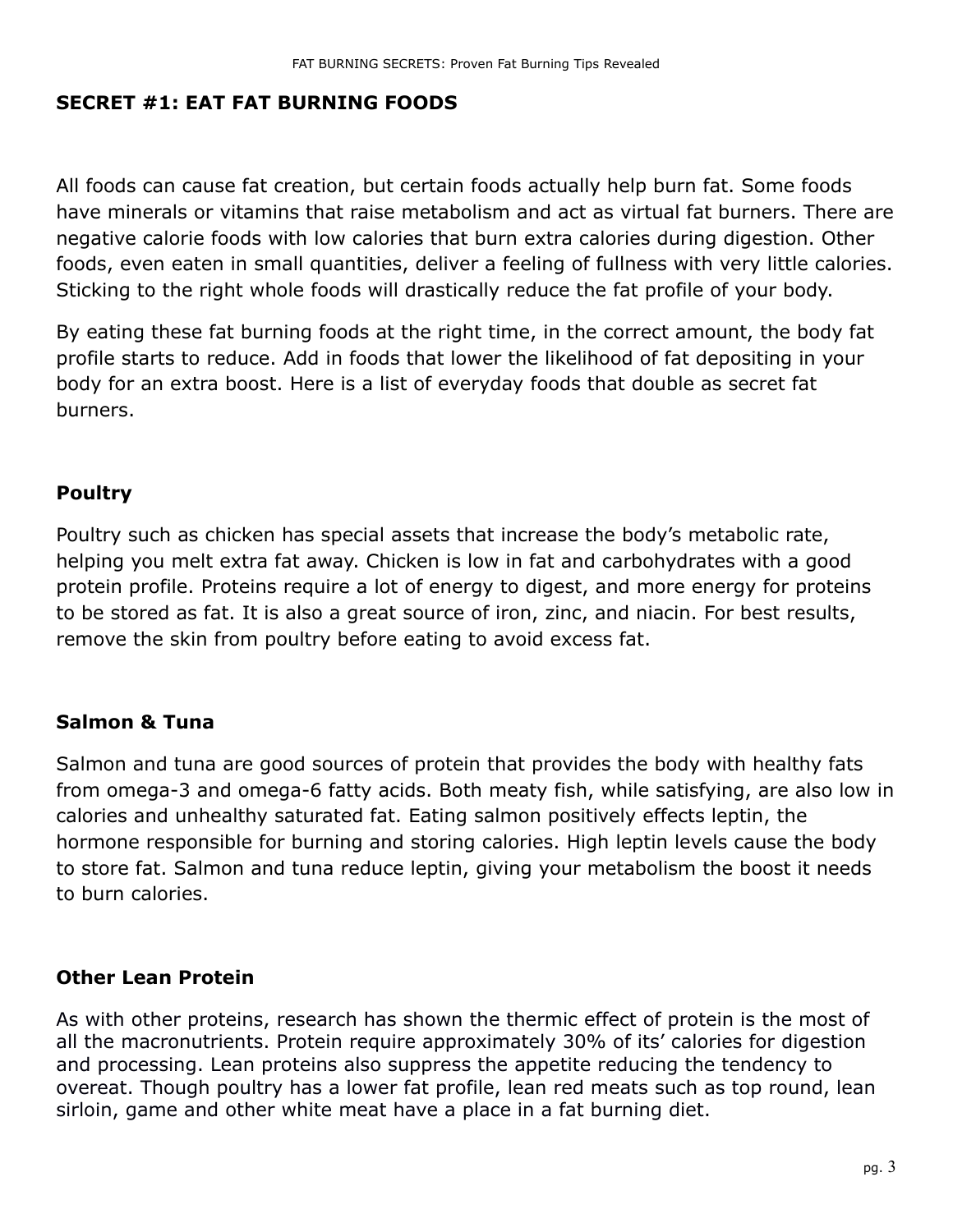#### **Citrus Fruits**

Citrus fruit hikes up the metabolism while supplying a big dose of vitamin C, a chemical used in the process of fat burning. Citrus fruits are ranked as the best fat burning foods you can eat. Oranges, grapefruit, apples and even tomatoes share these fat burning qualities. With the large variety, mix several varieties to for different flavors and taste. Citrus fruit effectively burns fat around the hips and waist.

#### **Apples**

An apple a day keeps the fat away. Apples contain a substance called pectin that restricts the cells from absorbing fat and assists water absorption from food. This also helps push fat deposits from the body. The antioxidants in apples may also reduce excess belly fat from metabolic syndrome. Apples have a high level of soluble fiber that helps you control hunger pain.

#### **Berries**

Strawberries, blueberries, raspberries, blackberries, cherries – take your pick. Fruits as a whole are packed with vitamins and minerals. They are low on calories and high in water compared to refined foods. Excellent sources of fiber, berries boost the metabolism, breaking down food and fats. Naturally sweet and delicious, a handful of berries will keep you feeling fuller longer and help eliminate the craving for sugary glasses of artificially flavored, empty calories.

#### **Oatmeal**

A large portion of oats calorie profile is soluble fiber. Soluble fiber helps control blood sugar and helps you feel fuller longer. Oatmeal also lowers the risk of heart disease and lowering cholesterol. Choose old fashioned or steel cut oatmeal and eat with fresh fruit. Make sure to monitor your serving sizes during diet phases carefully.

#### **Vegetables**

Most vegetables (except for potatoes, yams and sweet potatoes) maintain low calories, yet contain essential vitamins and minerals that improve the body's metabolism. Veggies such as spinach, broccoli, cabbage, carrots and artichokes contain no fat and very low carbohydrate levels. In fact, they aid in fat burning since your body uses more calories to digest vegetables than they produce. The extra calories needed to break down food are taken from body fat reserves. For example, one serving of Brussels sprouts has 50 calories, but the body needs 75 calories to digest. That's 25 calories of body fat burned just for eating your Brussels sprouts.

#### **Beans**

Beans are not only full of minerals; they are also low in calories and rich in amino acids. The amino acids in lentils help decrease body fat while helping build muscles, and maintain stable blood sugar. In addition, they are excellent sources of dietary fiber keeping you satiated longer, reducing the urge to overeat.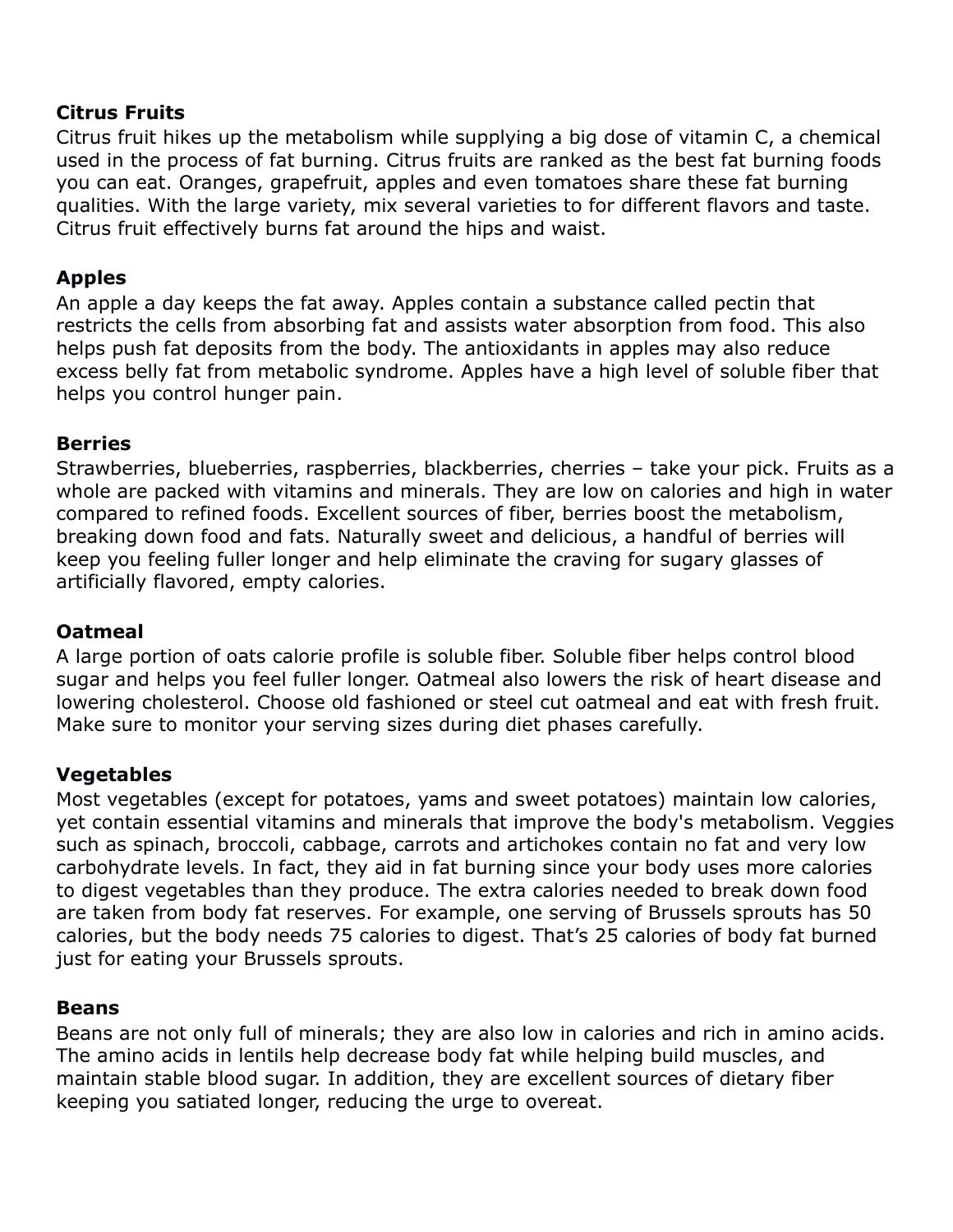# **Eggs**

Eggs, one of the most nutrient dense foods, are a natural superfood. Their high levels of protein rev up the metabolism and help you burn fat. Eggs are hands down one of the best fat burning foods. Among other protein foods, eggs have the most abundant mix of essential amino acids. Despite having low calories, they are packed with vitamin D, vitamin B12, choline and selenium. It's been proven eggs don't contribute to bad cholesterol, but does improve the good cholesterol needed for a healthy body. Eggs have all the nutrients crucial for good health.

# **Almonds & Walnuts**

Almond and walnuts are excellent sources of the healthy fats needed for the smooth functioning of the body's cell structure. Just an ounce of almonds has 12% of the daily protein allowance and contains calcium and folic acid. Plus, the form of vitamin E in walnuts is especially beneficial. A handful of nuts is a tasty, crunchy snack to satisfy your hunger pains.

#### **Pine Nuts**

According to scientist, pine nuts contain an abundance of healthy fatty acids. These fatty acids help eliminate fat accumulation in the abdominals. Pine nuts also increase satiety level hormones along with the benefits of fat reduction.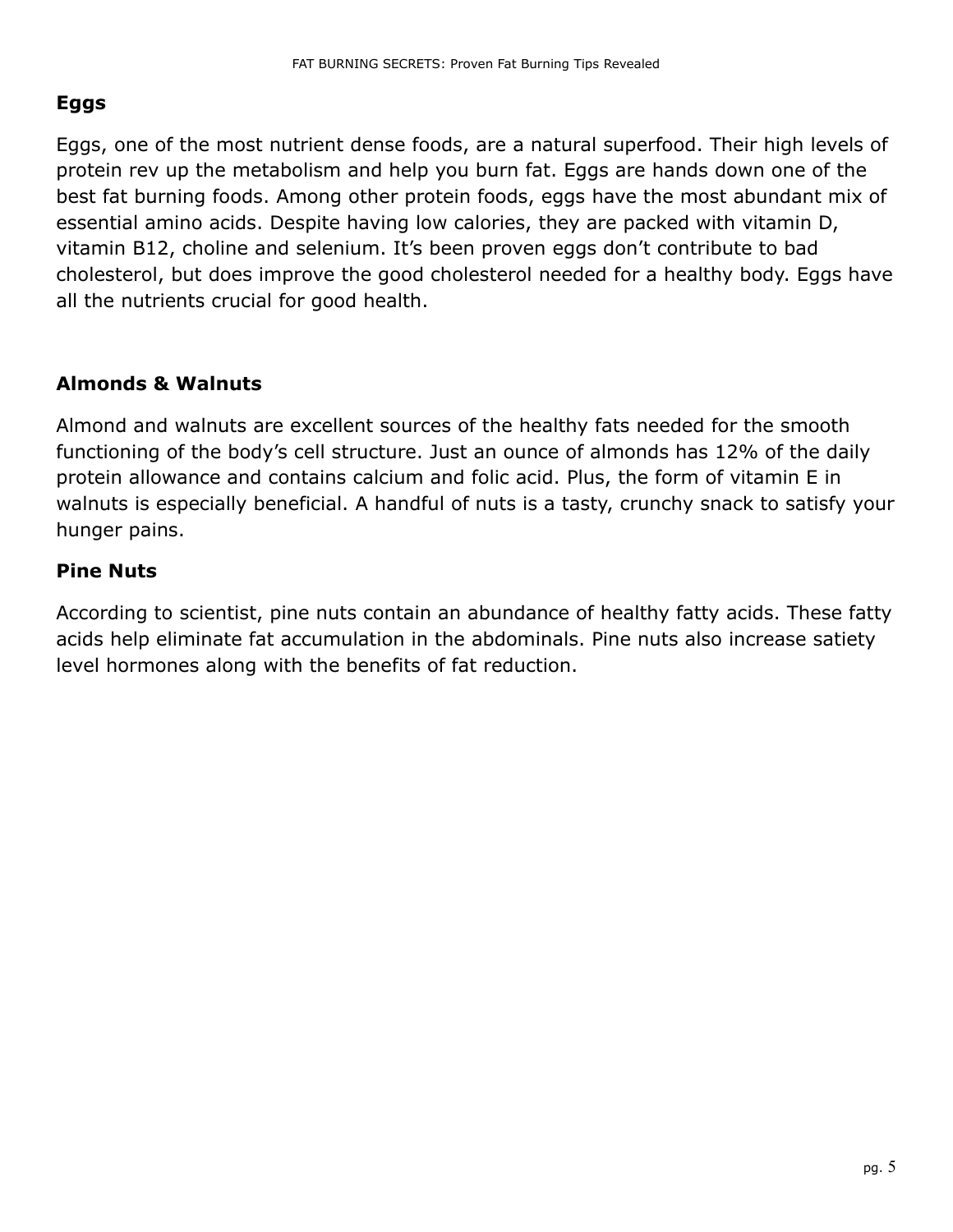# **SECRET #2: ADD FAT BOOSTERS TO YOUR DIET**

Eating the right food will kick your metabolism into high gear and help you burn unwanted fat. Combine fat burning foods with these fat boosters to push your metabolism into overdrive.

# **Mustard**

Tiny mustard seeds are packed with nutrition including: the amino acid tryptophan, omega 3 fatty acids, selenium, phosphorus, manganese, magnesium, calcium, iron, niacin and zinc. They even have a bit of protein and fiber. The spicy Asian and Mexican varieties temporarily speed up the metabolism like ephedrine or caffeine in a safe, natural way. Adding spicy mustard delivers zest to your food and a nice fat loss boost.

# **Onions**

Onions are aromatic, flavorful and low in calories. But, onions can also aid in weight loss. They are a source of a nutrient called chromium. Chromium is said to improve insulin and maintain stable blood sugar. So, onions help stop blood sugar crashes and the resulting case of the munchies.

# **Coconut Oil**

Coconuts boost the body's energy. Unlike margarine or shortening, coconut oil is full of medium chain fatty acids used as an immediate supply of fuel. Use coconut oil in your cooking to speed metabolism improve thyroid functioning and amplify fat burning.

#### **Hot Peppers**

The chemicals that give hot peppers their spice safely speeds up the heart rate. Some people are able to burn up to 1,000 more calories every day from eating peppers. Spicy foods like chilies and peppers trigger your body to burn fat. For their flavor and fat burning properties, hot peppers are one of the best diet foods.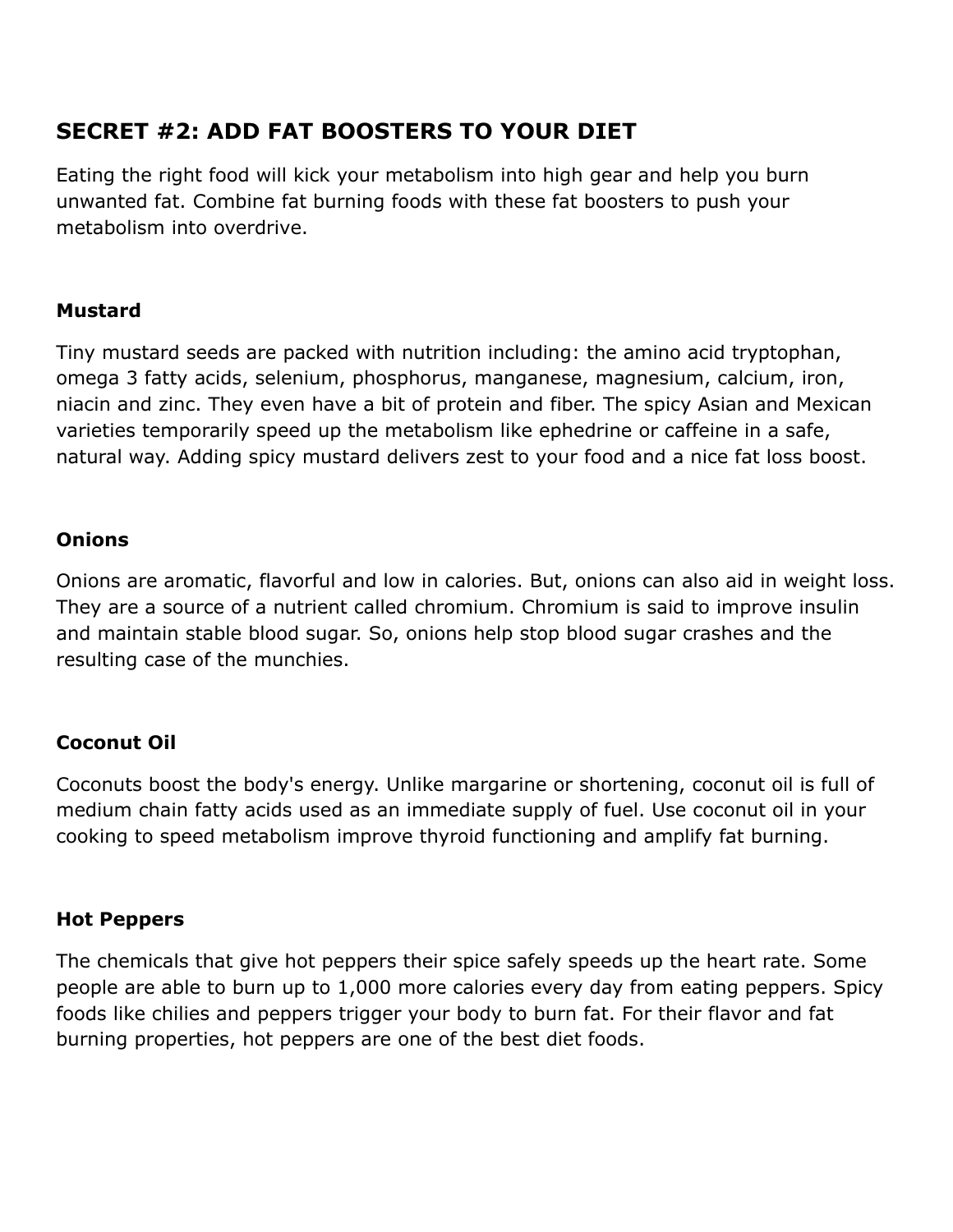#### **Green Tea**

Green tea significantly reduces total fat in the waist and skin areas. Green tea has the catechins, proven to raise your resting metabolic rate. That means you keep burning fat longer, turning the body into a well-oiled fat burning machine. It has also been shown, the catechins interact with the caffeine in green tea. A perfect substitute for coffee, green tea is high in antioxidants making it a natural stimulate.

#### **SECRET #3 INCREASE WATER INTAKE**

Drinking more water helps the body reduce fat deposits. The kidneys do not function correctly without enough water intake. If they don't work properly, some of the load is discarder to the liver. If the liver is doing the kidney's work, it can't concentrate on its' main job of metabolizing fat. More fat will remain in the body and fat burning stops. So drink the right amount of water improves metabolism and keeps your fat burning at full capacity. Water also flushes out toxins and improves the body's ability to stay healthy.

# **SECRET#4** – **BUILD MUSCLES**

Muscle keeps you metabolism active and burning calories. Adding muscle improves your body fat composition ratio. Muscles are an active tissue that continually renews itself so it always needs calories. While normal cardio burns fat only during the exercise, weight training builds muscle ensuring body fat continues to burn throughout the day. The main source of energy for muscles is fat. So, even when relaxing or sleeping, you continue to burn calories. The more muscle mass on your frame the more positive effect on your metabolism. To avoid your metabolism from getting sluggish and packing on fat it is important to do weight resistant exercises to build muscle.